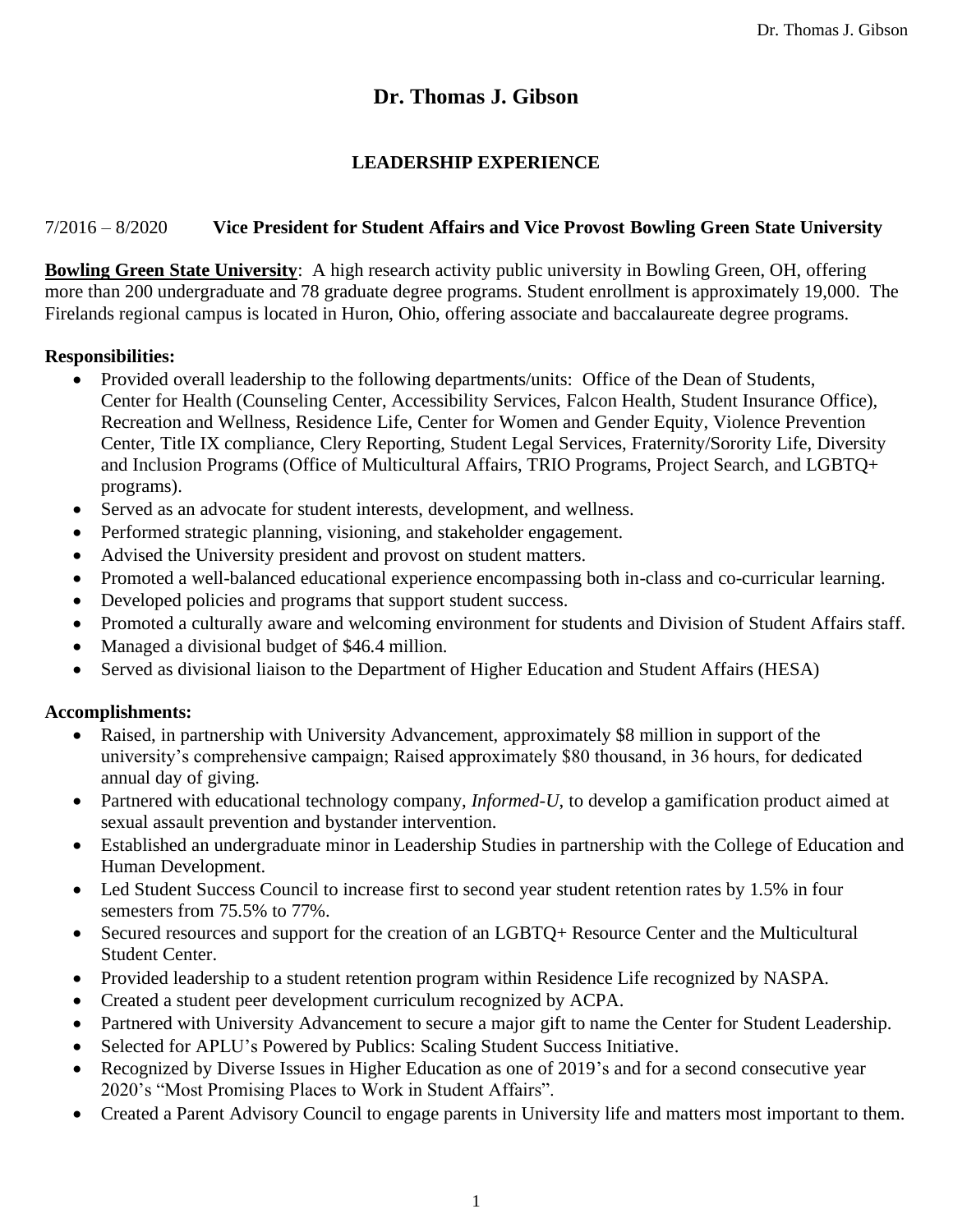#### 10/2013 - 6/2016 **Associate Vice President for Student Affairs, Ball State University**

**Ball State University**: A high research activity public research university offering more than 180 undergraduate majors and more than 100 graduate degree programs, including several associate degree programs and certificates. Student enrollment is approximately 20,500.

#### **Responsibilities:**

- Provided overall leadership, evaluation, planning, budgeting, reporting, and assessment for the areas of Disability Services, Student Center and Programs, Campus Hotel, Student Legal Services, Student Life and SGA, Greek Life, Excellence in Leadership Program, Leadership Studies Minor, Student Voluntary Services, Multicultural Center, Retention and Graduation Specialists, and Summer Bridge Programs.
- Served the institution as senior leader for student retention efforts.
- Responsible for the University's strategic plan student retention and graduation metrics.
- Oversaw Student Activity Fee Budget Allocation process for student organizations.
- Responsible for \$6 million budget and supervised 31 professional staff and 8 support staff.
- Coordinated and convened Parent Advisory Council (PAC) bi-annual meetings.
- Served as administrative liaison to the Graduate Program in Student Affairs Administration in Higher Education.
- Served as an active member of the divisional strategic planning team and participated in decision-making.
- Served as staff to the board of directors for the Cardinal Funds, Inc. (a  $501(c)$  (3) nonprofit corporation created to oversee donor advised funds).

## **Accomplishments:**

- Provided leadership to the Retention and Graduation staff to execute an 81.7% first to second year retention rate.
- Secured institutional strategic planning grants for \$280,000 for Sophomore Engagement, and Diversity and Inclusion efforts.
- Created University Prevention Team (UPT) to coordinate sexual misconduct prevention, alcohol and other drugs, programming and educational training.
- Led efforts to launch *Think About It*, an online harm-reduction training course for all new students, resulting in an 87% completion rate.
- Led efforts to develop the *Beneficence Dialogue*, a forum for students and administration to discuss issues of diversity and inclusion.
- Co-authored accessible technology policy.

## 10/2011 - 2013 **Associate Dean of Student Development, York College (CUNY)**

York College/CUNY: A public urban college that is part of the City University of New York (CUNY) enrolling more than 8,400 students. York College is also home to the CUNY Aviation Institute and the Northeastern Regional Laboratory of the U.S. Food and Drug Administration (FDA).

## **Responsibilities:**

- As a senior member of the president's cabinet, provided overall leadership, evaluation, planning, budgeting, reporting, and assessment to the SEEK Program and Counselor Faculty, Student Disciplinary Proceedings (Judicial Affairs), Jumpstart (Volunteerism), Men's Center-Males Initiative, Counseling Department/Student Development Faculty, Office of Career Services/Career Development Faculty, and Office for Students with Disabilities (STAR Program).
- Directed York College First-Year Experience and Retention Programs.
- Responsible for managing a \$3 million divisional budget; supervised 27 professional staff and 4 support staff**.**
- Led College's Sophomore Initiatives.
- Organized Transfer Student Engagement Initiatives.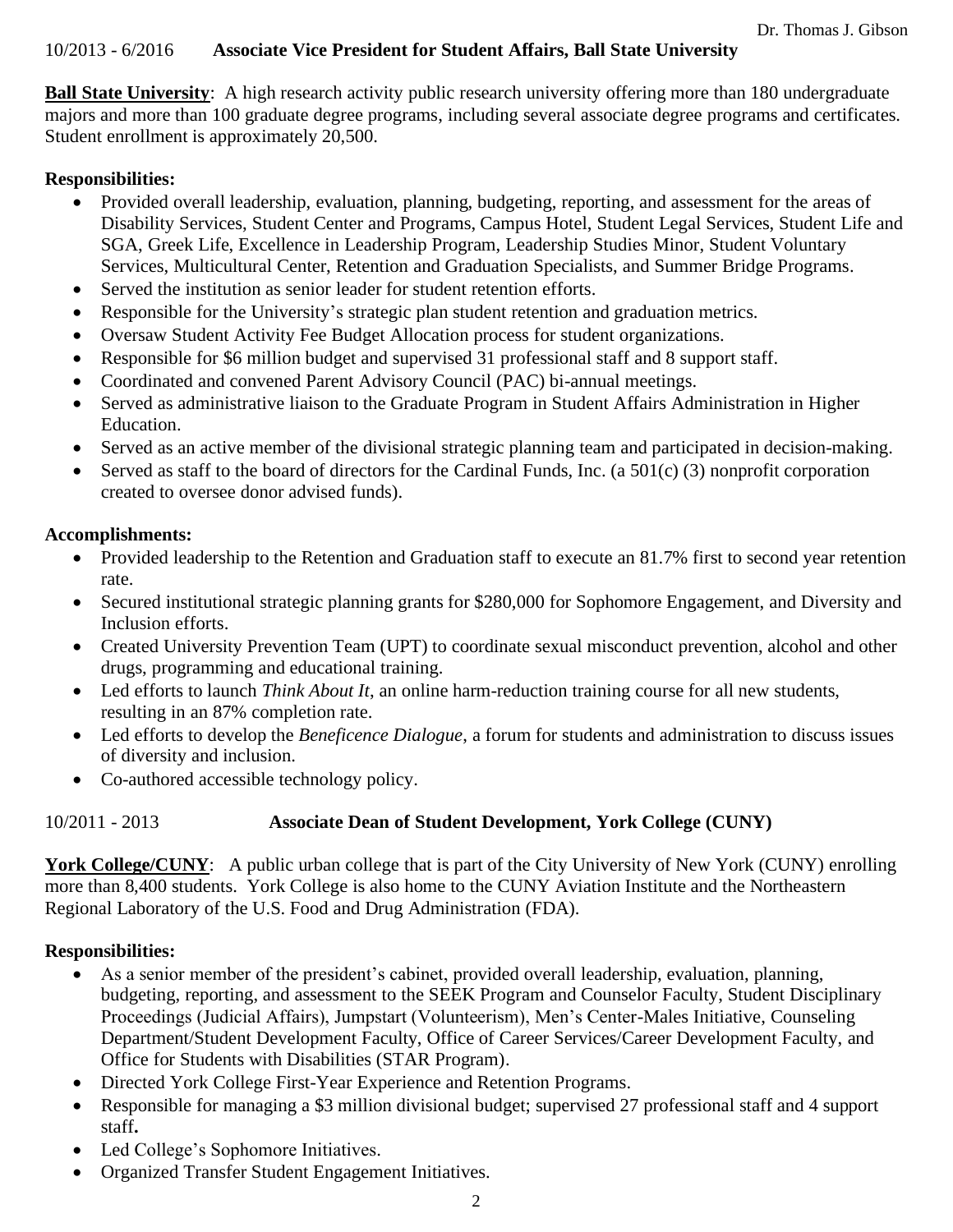- Managed campus CUNYCAP Program (Graduate Assistantships).
- Administered the Petrie Foundation Student Emergency Grant Fund (\$500,000)
- Served as liaison to Public Safety and Campus Police.
- Served as liaison to Academic Integrity Committee.
- Developed and coordinated campus-wide mentoring program for students.
- Coordinated Academic Advisement and Registration for Special Student Groups (Athletes, SEEK, ESL, TRIO SSS/YES, Students with Disabilities).
- Led Counsel for the Advancement of Standards (CAS) self-study and assessment activities.
- Coordinated new student orientation.

## **Accomplishments:**

- Created a First-Year Experience Program that was recognized by the American Association of State Colleges and Universities (AASCU) Innovations Exchange and the U.S. Department of Education's *Promising and Practical Strategies to Increase Postsecondary Success.*
- Developed Week of Welcome and Spirit Week programming to support student engagement and retention.
- Increased first to second year student retention rates by 2.1%.
- Co-led Foundation of Excellence (FoE) self-study for first-year and transfer students.
- Created a customer service model with the aim of increasing student satisfaction with student services.

#### 1/2010 – 2011 **Administrator-in-Charge/Interim Vice President for Student Development, Division of Student Development, Department Chair, Student Development**, **York College (CUNY)**

## **Responsibilities:**

- As a senior member of the president's cabinet, provided overall leadership, evaluation, planning, budgeting, reporting, and assessment to a large portfolio of student services: Health Services Center, Child Care and Family Center, Athletics (shared responsibility with Provost), Office of Career Services, Office of Student Activities-SGA, Counseling Department, Office of Student Disability Services/STAR Program, Women's Center, Men's Center, Veterans' Center, TRIO YES/SSS, SEEK Program, First-Year Experience and Retention Programs, Jumpstart, Student Disciplinary Proceedings (Judicial Affairs), and Educational Opportunity Center (GED and Workforce Development).
- Developed, implemented, and enforced college policies.
- Managed \$6 million divisional budget, allocation of resources and responsible for divisional leadership of 53 professional staff and 10 support staff.
- Advised college president on student population trends and student matters.
- Led assessment activities for divisional programs and services.

## **Accomplishments:**

- Established and led divisional retreats for strategic planning, which encouraged transparency and collaboration.
- Led initiative to restructure academic advisement and registration process for first year students allowing college to meet its enrollment target.
- Co-Chaired the study away/study abroad fund that provided scholarships to students which led to increased student participation and engagement.
- Co-led the "Get Further Faster" enrollment management initiative which encouraged students to attempt and complete more credits per semester including summer sessions.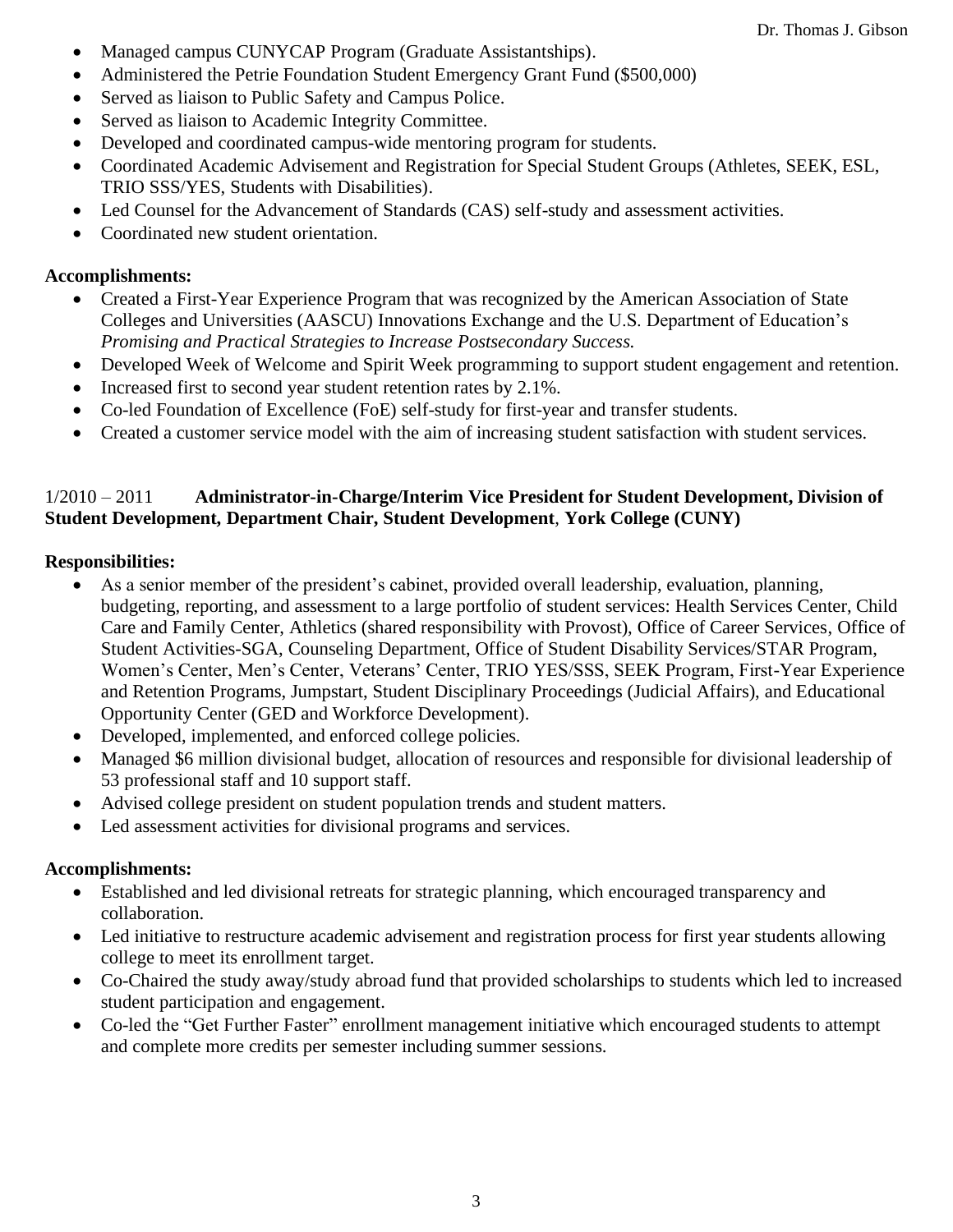#### 9/2009 – 2010 **Assistant Dean, Division of Student Development, York College/CUNY**

#### **Responsibilities:**

- Served as a senior member of the president's cabinet participating in institutional strategic decisionmaking.
- Provided overall leadership, evaluation, planning, budgeting, reporting, and assessment to the SEEK Program, Veterans' Center, Student Disciplinary Proceedings (Judicial Affairs), Women's Center, Jumpstart, and Men's Center.
- Served as liaison to Campus Public Safety and Security.
- Directed College's First-Year Experience and Retention Programs.
- Developed and led service-learning initiatives.
- Coordinated Academic Advisement and Registration for Special Student Groups (Athletes, SEEK, ESL, TRIO SSS/YES, Students with Disabilities).
- Led Counsel for the Advancement of Standards (CAS) assessment activities.
- Developed and designed new student orientation.
- Managed divisional budget and allocation of resources.

# 5/2009 – 9/2009 **Interim Executive Director, Upward Bound Program, Queens College (CUNY)**

**Queens College/CUNY**: A public urban college that is part of the City University of New York (CUNY) with enrollment totaling approximately 20,000, serving the Queens Borough.

#### **Responsibilities:**

- Served as Principal Investigator for the U.S. Department of Education TRIO funded grant.
- Supervised and evaluated professional staff and adjunct instructors.
- Managed Program budget.
- Served as liaison to Research Foundation.
- Created participant recruitment plan to meet program enrollment targets.
- Designed summer immersion program.
- Developed and implemented an academic support services plan.
- Oversaw Program relocation into a new space on campus.

## 4/2005 – 9/2009 **Assistant Director and Academic Coordinator, SEEK Department, and Project Coordinator, CUNY BMI, Queens College (CUNY)**

## **Responsibilities:**

- Hired, supervised, trained, and evaluated the academic support services unit staff: Supplemental Instruction, Learning Center, Computer Lab, Graduate Assistants, and College Assistants.
- Administered and tracked the academic support services unit budget.
- Responsible for course scheduling, learning communities, enrollment monitoring and priority registration.
- Developed curriculum for new credit-bearing "Senior Seminar" course.
- Served as coordinator for academic integrity issues.
- Served as the Program chief student retention officer.
- Co-Authored the Program's curriculum/academic plan.
- Directed Peer Mentoring Program, Summer Immersion Program and Summer Math/Science Enrichment Program.
- Served as liaison to College's academic department Deans/Chairs, Registrar, Testing, Bursar, and Admissions Office.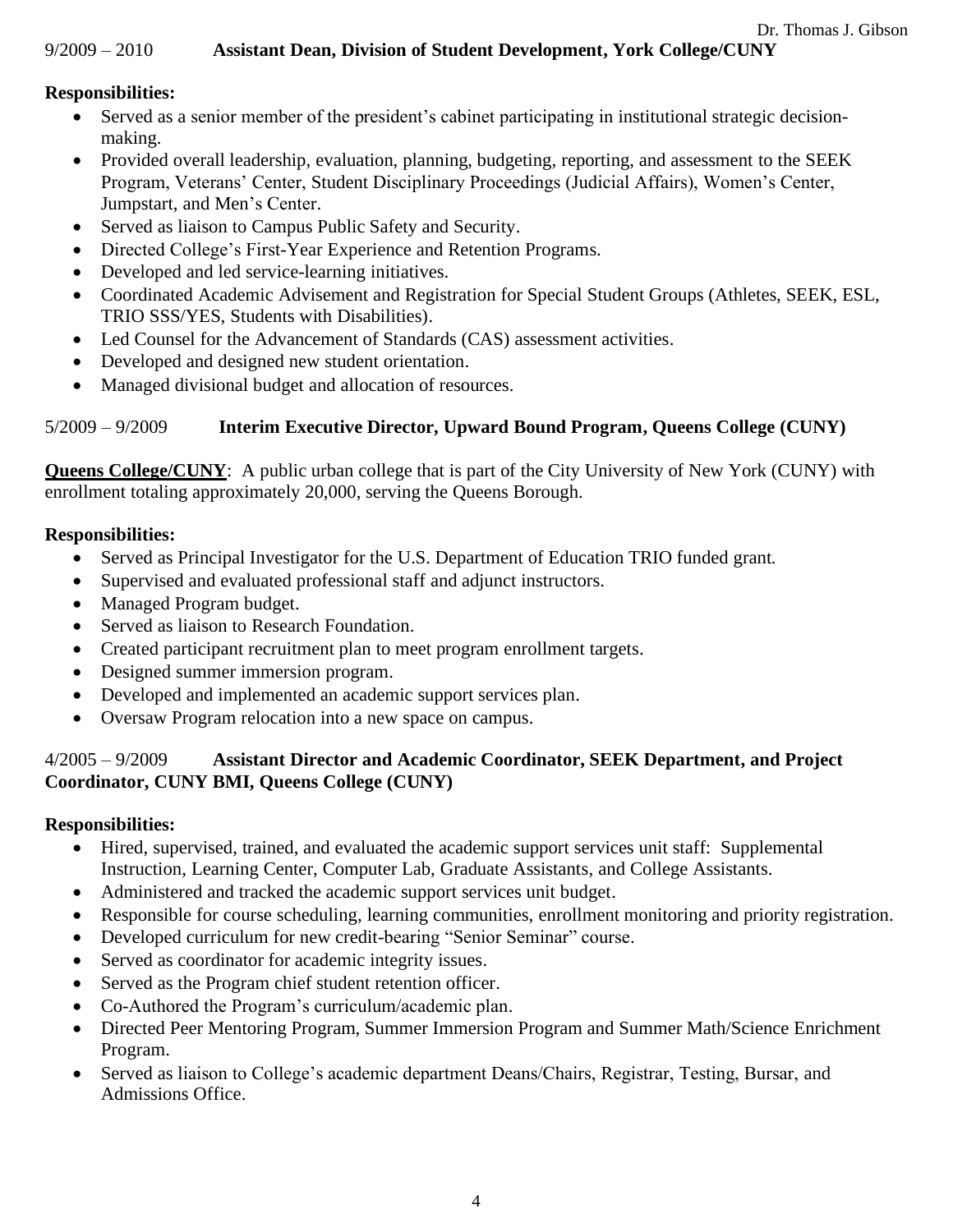# 8/1998 – 4/2005**Regional Coordinator, Center for Academic Programs (CAP) and Student Support Services (SSS), University of Connecticut at Stamford**

**University of Connecticut at Stamford**: A very high research activity public university and regional campus of the University of Connecticut (UConn). UConn Stamford campus serves approximately 2,100 undergraduate and graduate students contributing to the university's 30,000 student enrollment.

## **Responsibilities:**

- Managed Center for Academic Programs and Student Support Services budget.
- Advised students on degree progress and completion.
- Authored semester and annual reports.
- Collected data for federal reports (first-generation, income, retention, attrition).
- Administered University Placement Exams.
- Participated in recruitment efforts and activities to meet university targets.
- Coordinated alumni mentoring program.
- Coordinated academic support services program.
- Tracked and monitored students' academic performance to identify those at-risk and created appropriate academic support interventions.
- Led assessment activities for program improvement.
- Designed, developed and managed six-week Summer Pre-Collegiate Experience Program.
- Hired, supervised, and evaluated five (5) adjunct instructors.

# 8/1997 – 8/1998 **Resident Director/Student Activities, Mitchell College**

**Mitchell College**: A private independent college offering associate and bachelor's degrees in the liberal arts. Mitchell College has an enrollment of approximately 900 students.

## **Responsibilities:**

- Supervised six Resident Assistants and twelve student employees.
- Managed residence hall and student programming budgets.
- Acted as Judicial Officer for students in violation of college housing policies.
- Served on the college's C.A.R.E. Team (behavioral intervention team).
- Participated in the campus emergency on-call weekend administrator rotation.
- Coordinated residence hall and student involvement programming campus-wide.
- Served as an advisor to student organizations.
- Created student involvement opportunities to foster community building.
- Participated in new student orientation.

# 6/1997 – 8/1997 **Educational Consultant (Part-time), Project L.E.A.P**

## **Responsibilities:**

- Conducted academic and personal development workshops for program counselors.
- Assisted in the development of summer curriculum.
- Served as an on-site resource for best methods of classroom instruction.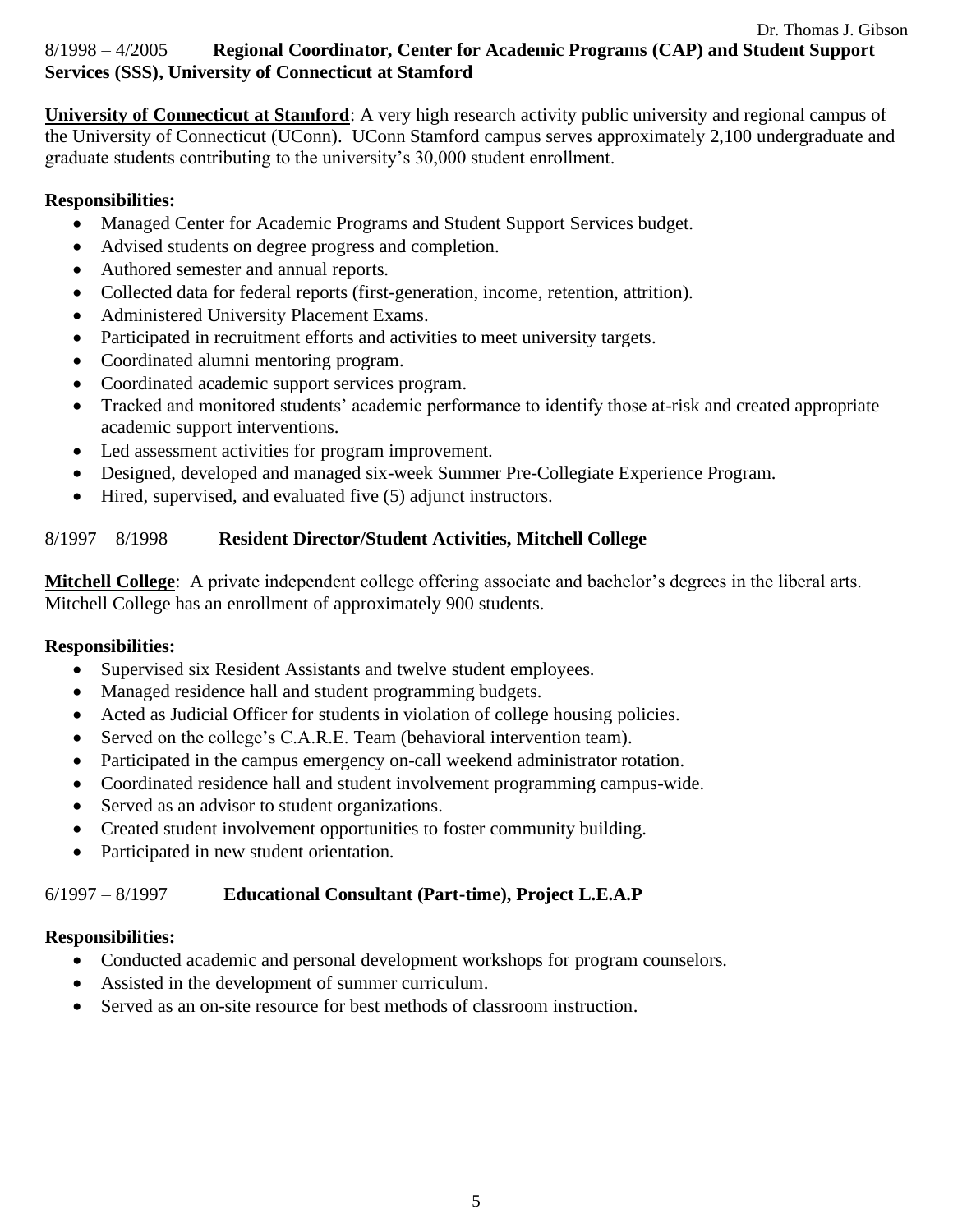# 8/1996 – 6/1997 **Educational Assistant (Part-time), Center for Educational Services Gateway Community College**, **North Haven, CT.**

**Gateway Community College:** A public community college serving the greater New Haven County. Gateway Community College has an enrollment of approximately 14,000 students.

#### **Responsibilities:**

- Served as Interim Coordinator for the Center for Educational Services.
- Supervised and evaluated the academic support services staff.
- Tutored students in Composition, Literature, and Communication Courses.
- Conducted study skills workshops.

## **FACULTY/TEACHING EXPERIENCE**

2017-Present **Bowling Green State University**, Higher Education Administration (Ph.D. Program) HIED 7105: Foundations of Higher Education HIED 7110: Governance and Organization 2014 -2015 **Ball State University**, Graduate Program in Student Affairs Administration in Higher Education

EDHI 690: Assessing Student Retention EDHI 698: Principles and Practices in Student Affairs Administration (guest lecturer) EDHI 698: Student Persistence: A Focus on Underrepresented Minority (URM) students 2001-2005 **University of Connecticut**, Interdisciplinary Studies INTD 180: First-Year Experience Seminar INTD 181: Introduction to Leadership Seminar INTD 182: Race, Class, Gender, and Hip-Hop Music Seminar INTD 182: Peer Education Seminar (Focus on Healthy Life Choices) INTD 182: ePortfolio Seminar 1997-1998 **Mitchell College** English 101: Introduction to College Writing

# FC 101:First Year Experience Seminar

## **EDUCATION**

- **Ed.D. Johnson & Wales University** Educational Leadership in Higher Education Administration
- **M.S. University of New Haven**
- Education **B.S. Eastern Connecticut State University** Mass Communication Minor: English/Contemporary Drama

# **POST GRADUATE STUDIES**

Certificate in Strategic Planning, Society for College and University Planning, 2016 Certificate in New Designs for Fundraising, Humboldt State University, 2015 Project Management Seminar, CUNY Graduate Center, New York, NY, 2007 SPSS for Windows Training, University of Connecticut, Storrs, CT, 2004 Grantsmanship Training, Gateway Community College, North Haven, CT, 2003

## **FELLOWSHIP**

AGB Institute for Leadership and Governance in Higher Education: Pathways to the Presidency, 2019 The Thomas Lakin Institute for Mentored Leadership, 2014 Summer Fellow at Peabody College Higher Education Management Institute, Vanderbilt University, 2011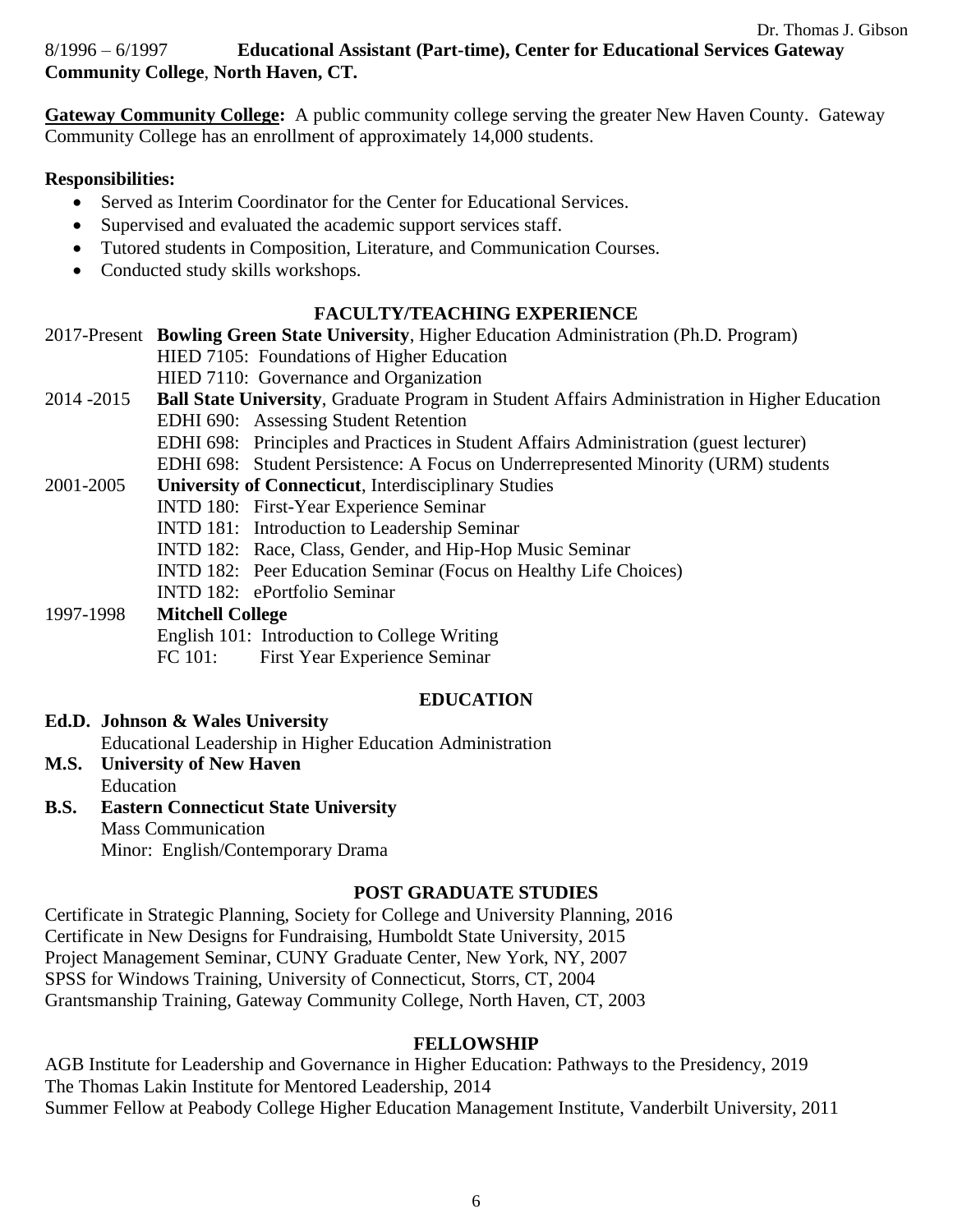#### **COMMUNITY ACTIVITIES**

University liaison for the City of Bowling Green Eastside Neighborhood Association, 2016-Present Community partnership with City of Bowling Green Mayor, BGSU President, and BGSU VPSA, 2016-Present Board Member, Community Social Integration, Hamden, CT, 2009-Present Member, Whitely Community Council Resource Development and Fundraising Committee, 2015 - 2016 Lilly Endowment Scholarship Selection Committee, Indianapolis, IN, 2013 - 2016 Chair, Campus Community Coalition (town and gown relationship), 2013-2016

#### **SELECTED PROFESSIONAL ACTIVITIES**

Education Advisory Board (EAB) Institutional Liaison, 2013-Present Student Affairs Professionals in Higher Education (NASPA), 2009-Present American College Personnel Association (ACPA), 2016-Present New York Metro Area Partnership for Service-Learning (NYMAPS), 2009-2013 Tri-State Opportunity Programs Leadership Institute, 2008 American Educational Research Association (AERA), 2001-2004 Connecticut Association of Educational Opportunity Programs (CAEOP), 1998-2005 Phi Beta Sigma, Inc., Beta Omicron Sigma Chapter

#### **SELECTED COLLEGE/UNIVERSITY ACTIVITIES**

**Bowling Green State University** COVID-19 Executive Group, 2020 Parent Advisory Council, 2020 Mental Health Steering Group, 2019-Present President's Cabinet, 2016 – Present Student Affairs Advisory Board, 2016-Present SA Retention Committee, 2016-Present International Students Advisory Board, 2016-Present Student Success Council, 2016-Present President's Executive Council, 2016-Present Board of Trustees Academic Affairs and Student Affairs Committee, 2016-Present Deans Council, 2016-Present Learning Communities Advisory Council, 2016-Present Intercollegiate Athletics Advisory Committee, 2016-Present President's Advisory Committee on Intercollegiate Athletics, 2016-Present Falcon Health Center/Wood County Hospital Partner Meetings, 2016-Present Bowling Green Community Action Plan Task Force, 2016-Present Enterprise Risk Management Council, 2016-Present Residence Life Master Plan Committee, 2019-Present Search Committees (Dean for the College of Technology, Architecture and Applied Engineering; Dean for the College of Health and Human Services; Provost and Senior Vice President, Vice President for University Advancement; BGSU Football Coach; BGSU Hockey Coach, General Counsel, Associate Vice President for Capital Planning and Campus Operations, 2016-2020

#### **Ball State University**

Chair, Behavioral Intervention Team (BIT), 2013-2016 Chair, Large Events/Programing Initiatives, 2013-2016 Chair, University Prevention Team focusing on alcohol education and sexual misconduct prevention, 2013-2016 Chair, Residency Appeals Board, 2013-2016 Co-Chair, University Student Success Team, 2015-2016 Member, Campus Crisis Management Team, 2013-2016 Member, Academic Affairs Planning Task Force: Subcommittee on Student Success, 2013-2016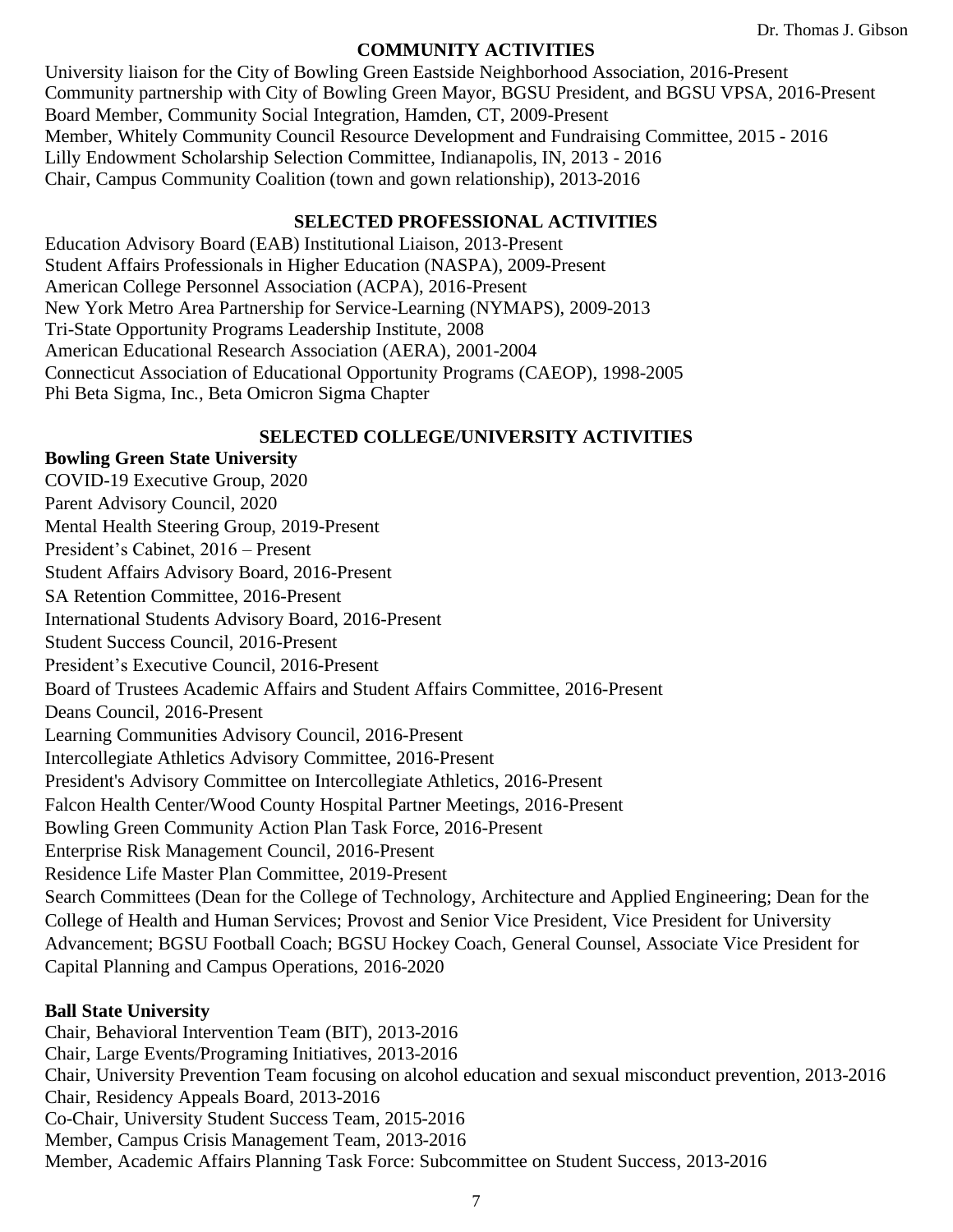Member, International Travel Oversight Committee, 2013-2016 Member, Steering Committee for Workplace Environment Survey, 2013-2016 Co-Chair, University Diversity Committee, 2014-2016

#### **York College/City University of New York (CUNY)**

Member, President's Executive Cabinet, 2009 – 2013 Member, Academic Recovery Program Taskforce, 2012 - 2013 Co-Chair, Academic Advisement Taskforce, 2012 - 2013 Member, Middle States Commission Subcommittee for Periodic Review Report (PRR), 2011 – 2013 Member, Academic Village and Conference Center Construction Planning Committee, 2011 – 2013 Co-Chair, Enrollment Management Group, 2011 – 2013 York College team to Middle States Commission on Higher Education Annual Periodic Review Report, 2011 Chair, Student Retention Working Group, 2010 – 2013 Chair, Behavioral Intervention Team (BIT), 2010 – 2013 Chair, Service-Learning Advisory Board, 2010 – 2013 Co-Chair, YC Radio.Org Station Advisory Board, 2010 – 2013 Member, College-Wide Personnel and Budget Committee, 2010 – 2011 Chair, Student Development Departmental Personnel and Budget Committee, 2010 – 2011 Member, CUNY Chief Student Affairs Officers Council, 2010-2011 Chair, SEEK Advisory Board (2009), Member, 2010-2011 Chair, Board of Directors York College Child and Family Center, Inc., 2010 – 2011 Chair, York College Association, Inc., 2010 – 2011 Member, Strategic Planning Committee, 2009 – 2013 Member, Strategic Retention Committee, 2009 – 2013 Co-Chair, Enrollment Management Group, 2009 – 2013 Co-Chair, First-Year Experience Working Group, 2009 – 2013 Member, Coordinated Undergraduate Education (CUE) Group, 2009 – 2013 Standing Member, Presidential Committee for Ceremonial Events (Commencement, etc.), 2009 – 2013

## **Queens College/City University of New York (CUNY)**

Member, Africana Studies Major/Minor Advisory Board, 2008-2009 Founder and Co-Chair, Advising and Counseling Consortium (ACC), 2008-2009 Advisor, Habitat for Humanity Queens College Campus Chapter, 2008-2009 Member, Coordinated Undergraduate Education (CUE) Council: University Summer Immersion Program (USIP) Project Coordinator, CUNY BMI, 2007-2009 Member, Planning Committee for Student Leadership Summer Retreat, 2007, 2008 Strategic Planning Committee: Strengthening the Quality of the College Experience for all Students, 2006-2007 Chair, CUNY-Wide Council of SEEK/College Discovery Academic Coordinators, 2006-2008 Member, Middle States Accreditation Task Force: Student Retention Committee, 2006-2007

#### **University of Connecticut**

Founder and Advisor, Husky Entertainment: Student-run record label, 2003-2005 Chair, Cultural Months Committee, 2001 – 2002 Chair, Professional Staff Association: Campus Life, 2001- 2002 Member, Associate Vice-Chancellor Coordinating Council: Student Life Committee, 2001-2005 Member, Student Retention Committee, 1998-2005 Member, Dismissal Committee for Unsatisfactory Academic Performance, 1998-2005 Member, Dismissal Appeals Committee for Reinstatement, 1998-2005